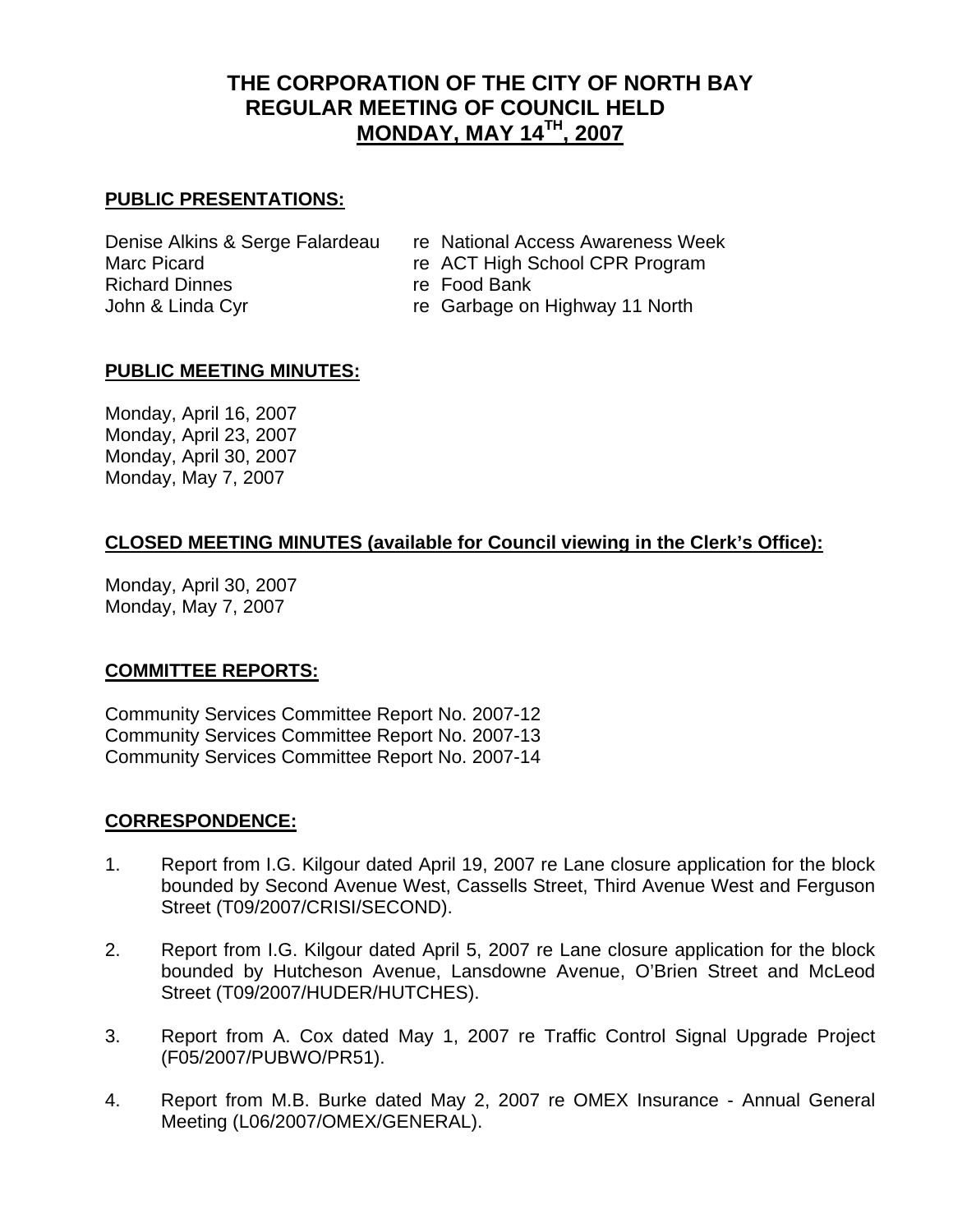- 5. Report from C.M. Conrad dated May 1, 2007 re Nomination to 2007 2008 AMO Board of Directors (A01/2007/AMO/GENERAL).
- 6. Accounts Royal Bank of Canada (F14/2007/EOIR/GENERAL).
- 7. Accounts (F14/2007/EOIR/GENERAL).
- 8. Report from I.G. Kilgour dated May 2, 2007 re Lane closure application for the block bounded by Fisher Street, Hammond Street, McGaughey Avenue and York Street (T09/2007/BELIS/FISH&HAM).
- 9. Report from J. Houston dated April 19, 2007 re Memorial Gardens paid parking proposal (T02/2007/PARKI/MEMORIAL).
- 10. Report from C.M. Conrad dated April 30, 2007 re City Departments User Fees (C00/2007/BYLAW/USERFEES).
- 11. Report from C.M. Conrad dated April 27, 2007 re North Bay Fire & Emergency Services User Fees (C00/2007/BYLAW/USERFEES).
- 12. Report from C.M. Conrad dated April 27, 2007 re Planning Department User Fees (C00/2007/BYLAW/USERFEES).
- 13. Letter from King George Public School dated April 19, 2007 and report from A. Korell dated May 7, 2007 re Temporary road closure (T09/2007/STRET/GENERAL).
- 14. Letter from Kiwanis Club of Nipissing dated February 27, 2007 and report from A. Korell dated May 8, 2007 re Temporary road closure (T09/2007/STRET/GENERAL).
- 15. Report from M.B. Burke dated May 8, 2007 re Encroachment Policy (A09/2007/ POLCY/ENCROACH).
- 16. Letters from Patrick 4 Life Education and Awareness dated April 11 and 30, 2007 and report from A. Korell dated May 9, 2007 re Temporary road closures (T09/2007/ STRET/GENERAL).
- 17. Report from J. Manning/B.A. Rogers dated May 8, 2007 re Tender 2007-48, Ready mix concrete (F18/2007/TENDE/GENERAL).
- 18. Report from J. Manning/B.A. Rogers dated April 30, 2007 re Tender 2007-49, Trailer mounted valve operator (F18/2007/TENDE/GENERAL).
- 19. Report from J. Manning/B.A. Rogers dated April 30, 2007 re Tender 2007-52, Sidewalk Replacement Program (F05/2007/PUBWO/PR55).
- 20. Report from M.B. Burke dated May 9, 2007 re Peninsula Road Paper Title Transfer (L07/2007/LANSL/BANKS).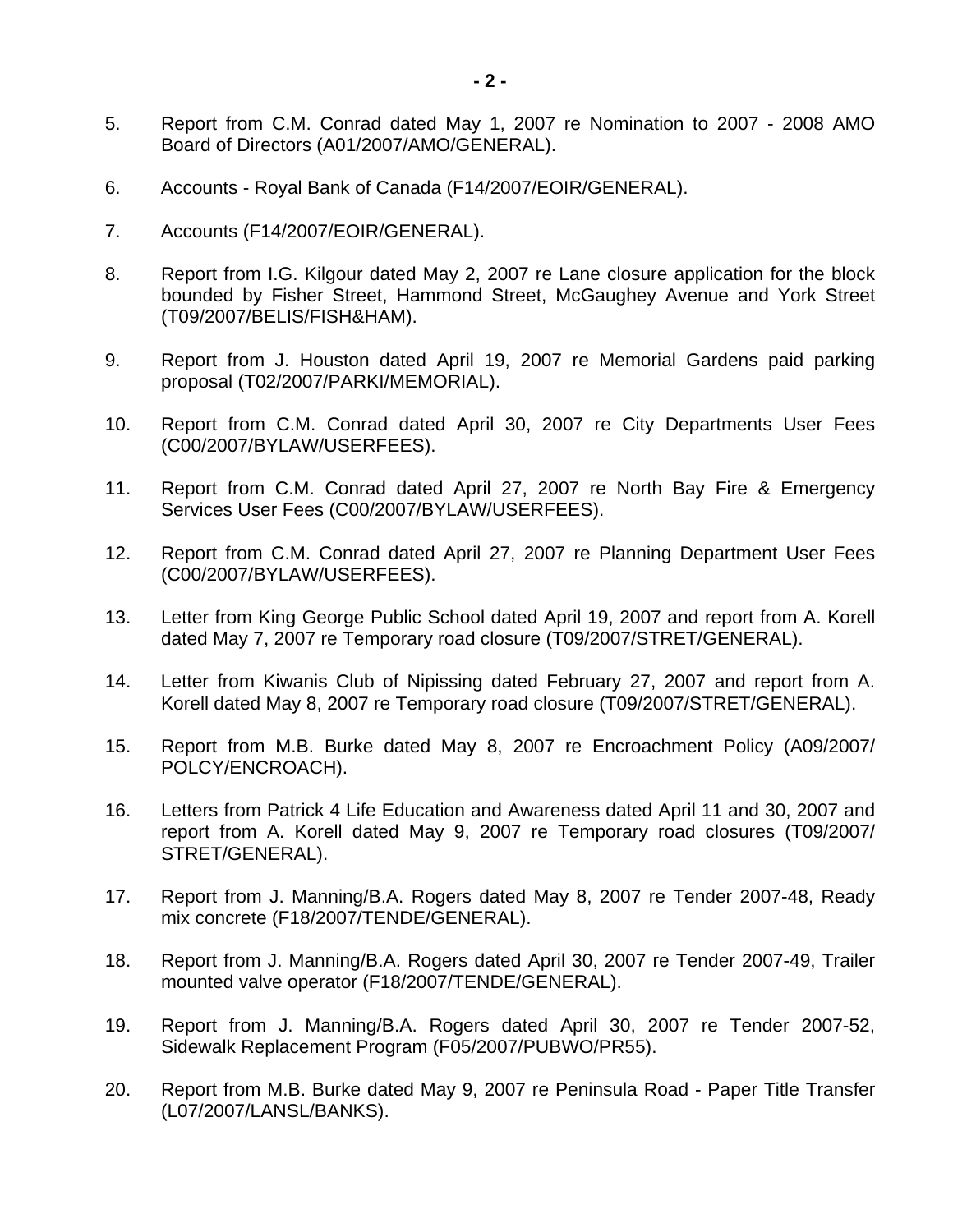- 21. Report from B.A. Rogers dated April 27, 2007 re Capital Project Status Report December 2006 to March 2007 (F05/2007/CPSR/GENERAL).
- 22. Report from T.G. Ringler dated May 9, 2007 re Canadian Corps of Commissionaires Contract (L04/2007/CCOC/GENERAL).

#### **BY-LAWS FOR CONSIDERATION:**

#### **General Government - First and Second readings:**

By-Law No. 2007-109 to stop up and close a part of Southeast Peninsula Road, Plan M-247 to vehicular traffic only.

#### **General Government - First, Second and Third readings:**

By-Law No. 2007-98 to authorize the Parks Trail System Maintenance and Replacement Program.

By-Law No. 2007-99 to authorize the Parks Waterfront Improvement Program.

By-Law No. 2007-100 to authorize the Water Treatment Plant and Facilities Maintenance Program.

By-Law No. 2007-101 to authorize the replacement of parking spaces.

By-Law No. 2007-102 to authorize the improvements to Oak Street at Marina Point.

By-Law No. 2007-103 to authorize the Water and Sanitary Sewer Capital Project W13 (Oak Street - Foran Street to Fraser Street).

By-Law No. 2007-106 to authorize the altering of Chippewa Street.

By-Law No. 2007-111 to execute an Agreement with Hay Group Limited relating to Job Evaluation Review of non-union positions.

By-Law No. 2007-112 to execute an Agreement with Dell relating to the supply of computer hardware.

By-Law No. 2007-113 to authorize the sale of lands to the Ministry of Transportation (pedestrian overpass).

By-Law No. 2007-114 to execute an Agreement with Spectrum 2000 Communications Group Inc. relating to a 25 year lease of lands on Tower Drive for a new communications tower.

By-Law No. 2007-118 to execute an Easement with Her Majesty the Queen in right of the Province of Ontario as represented by the Minister of Transportation relating to an aerial pedestrian walkway bridge over Highway 11.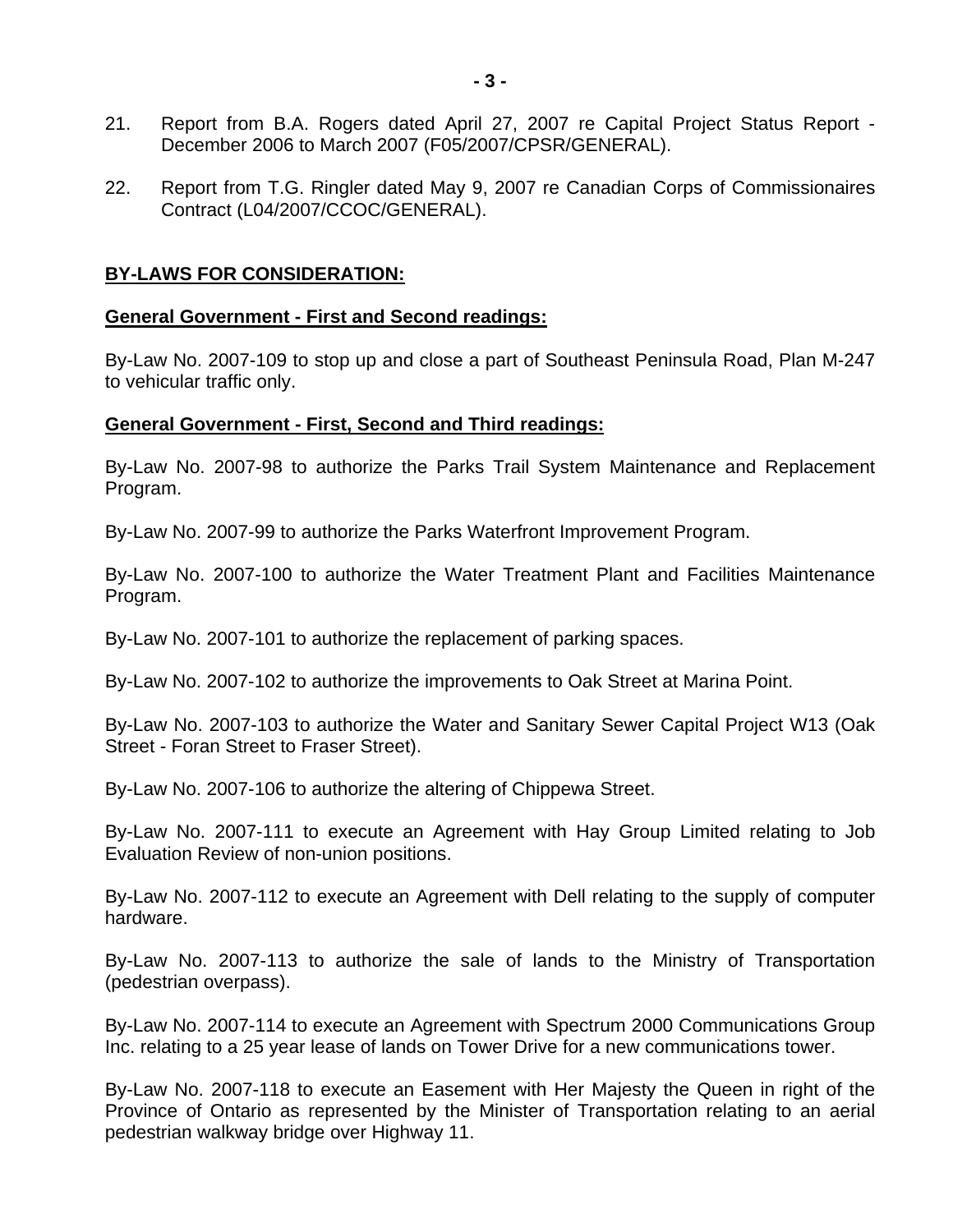**- 4 -**

#### **Community Services - First and Second readings:**

By-Law No. 2007-92 to rezone certain lands on Second Avenue West (Crisis Centre).

#### **Community Services - First, Second and Third readings:**

By-Law No. 2007-93 to designate a Site Plan Control Area on certain lands on Second Avenue West (Crisis Centre).

By-Law No. 2007-107 to execute an Agreement with 2 Pizza and Wings o/a Marco Concession & Food Catering for concession services at the Transit Terminal.

By-Law No. 2007-108 to rezone certain lands on Airport Road (Murray & Valerie Norman).

#### **Community Services - Third reading:**

By-Law No. 2007-97 to amend Zoning By-Law No. 28080 to implement changes to the policies and regulations (General Review & Update).

#### **Engineering & Works - First, Second and Third readings:**

By-Law No. 2007-105 to execute an Agreement with the Federation of Canadian Municipalities relating to the Merrick Landfill Gas Utilization Study.

By-Law No. 2007-110 to execute an Agreement with LaCroix Construction Co. relating to the removal of the CN trestles and embankments (Ferguson Street and Wyld Street crossings).

#### **MOTIONS:**

Councillor Vaillancourt re Casual Wear Months

#### **IN-CAMERA CORRESPONDENCE:**

23. *Confidential* report from J. Manning/B.A. Rogers dated May 8, 2007 re Property matter.

#### **MOTION FOR RECONSIDERATION:**

#### **QUESTIONS & ENQUIRIES:**

#### **GIVING NOTICE:**

#### **ADJOURNMENT:**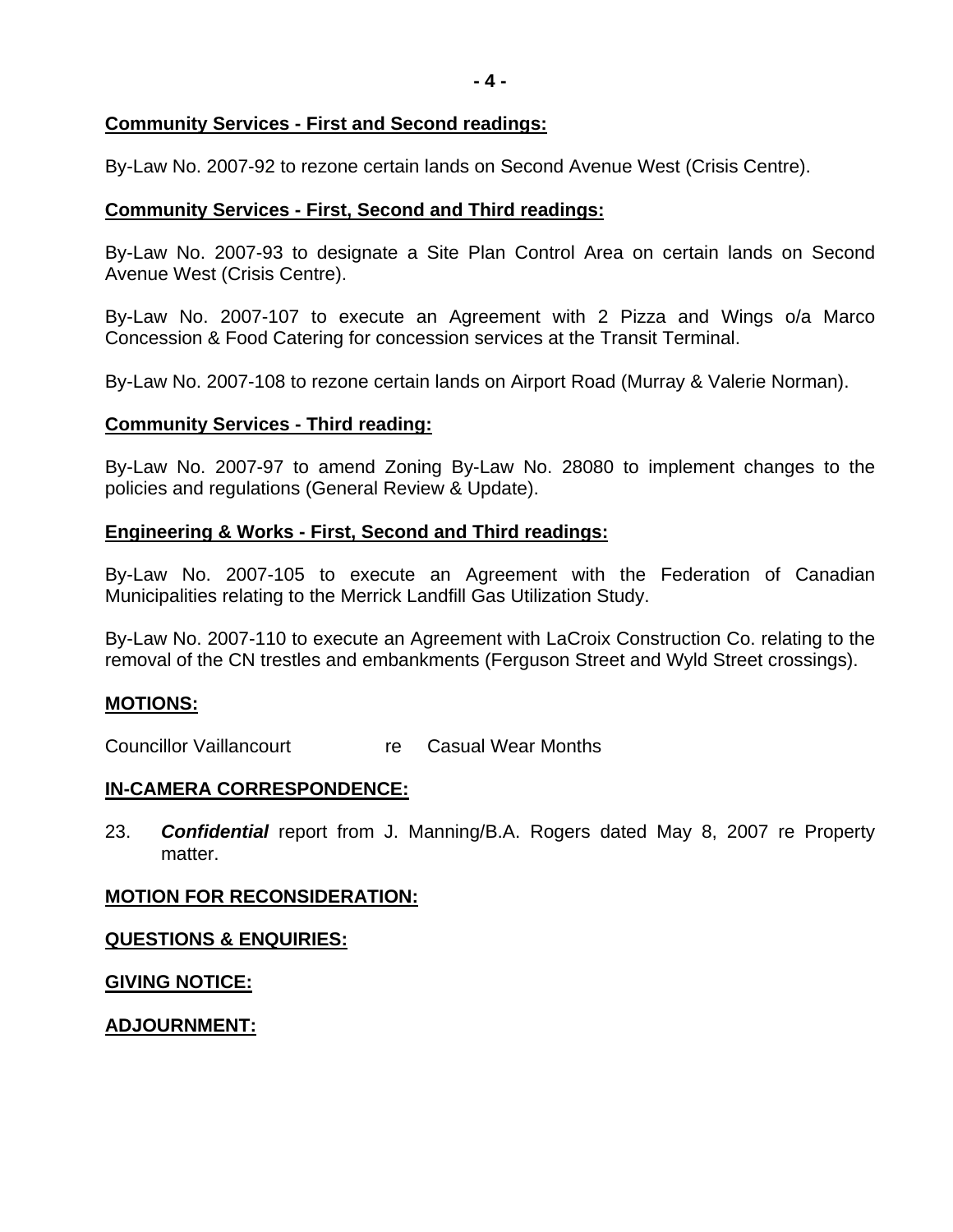# MEETINGS FOR THE WEEK OF MAY 14TH, 2007

Monday, May 14, 2007 **7:00 p.m. Regular Meeting of Council** *Council Chambers, 2<sup>nd</sup> Floor*